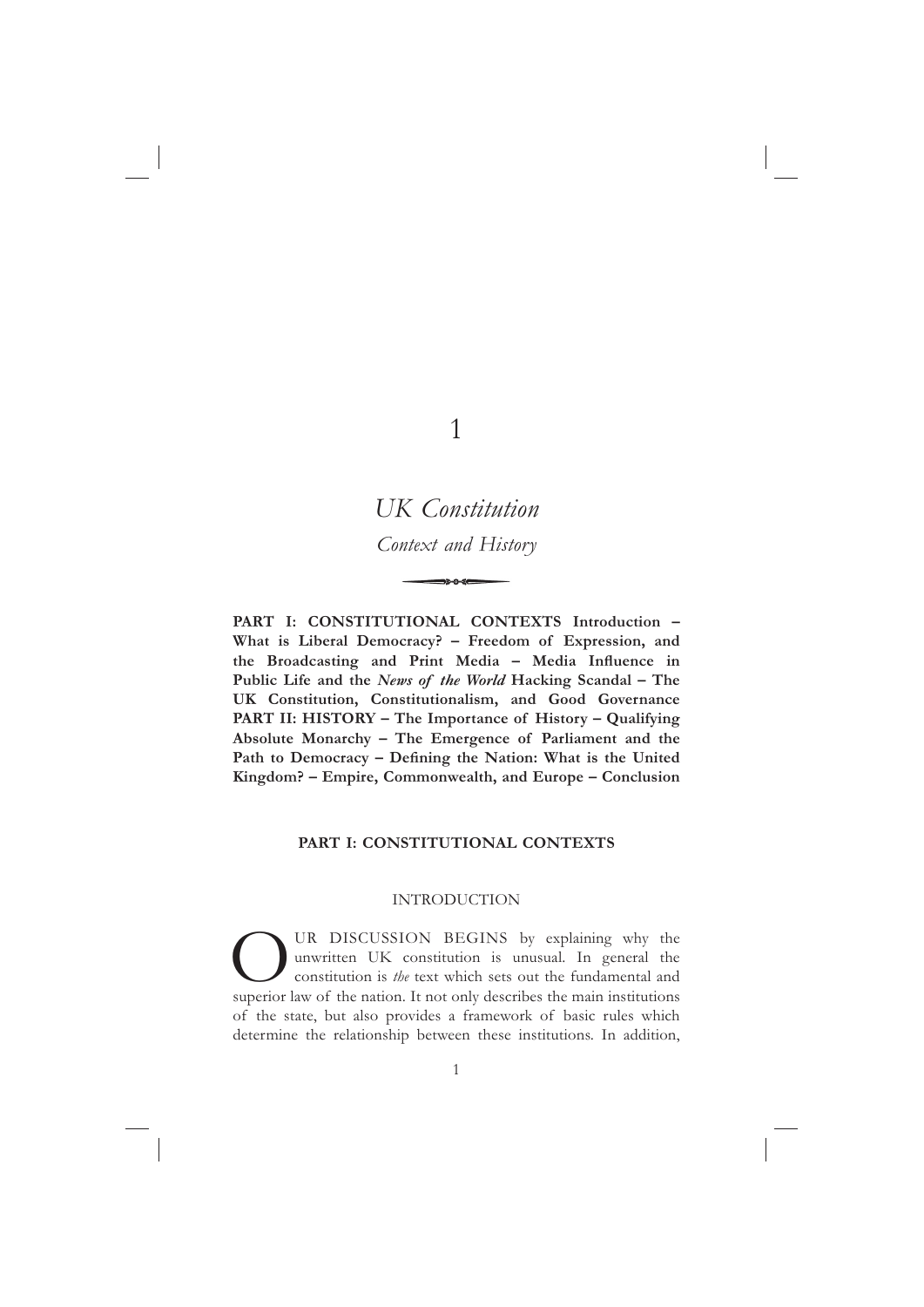it will usually provide in outline the legal and non-legal rules and procedures that define the system of central and local government. At the same time, the constitution normally places limits on the exercise of power and sets out the rights and duties of individual citizens. Tom Paine explained that it is the property of a nation, and not of those who exercise the government: 'A constitution is a thing antecedent to the government, and always distinct there from.'1 In nearly every other state the term *constitution* refers to this document (or series of documents) which contains this *fundamental* and *superior*  law of the nation. The constitution of the United Kingdom is unwritten/uncodified in the sense that it is not contained in any single document. Furthermore, a codified constitution, as a form of *higher order* law, will generally be entrenched. A specified procedural device (eg a referendum or a higher majority plus federal ratification) must be followed to introduce changes, which makes a codified constitution relatively difficult to amend. In contrast to most others, the UK constitution is not entrenched. In consequence, it is relatively flexible, in the sense that any aspect can be changed by way of ordinary legislation and certain aspects can be modified by convention (discussed in Chapter 2).

The next point to stress is that constitutions will often be designed to deliver a particular system of government, and, at the same time, respond to prevailing local conditions. The founding fathers who drafted the constitution of the United States were keen to include strong institutional inhibitions on the exercise of anything approximating to kingly powers, while also creating a federation with a territorial division of authority between central government and state governments. On the other hand, the Soviet constitutions in Russia under Lenin and Stalin following the revolution in 1917 were conceived to deliver an ideological commitment to a socialist state of workers and peasants. The capitalist system of economics and individual property is expressly rejected in the text of these constitutions. We might compare the South African constitution, which followed a protracted struggle to overturn a previous regime based on apartheid. The 1996 constitution seeks to achieve a reconciliation between ethnic groups, and it is intended to create a democratic state committed to non-racialism and non-sexism and to the advancement

<sup>1</sup> T Paine, *Rights of Man* [1791] (London, Penguin, 1969) 213.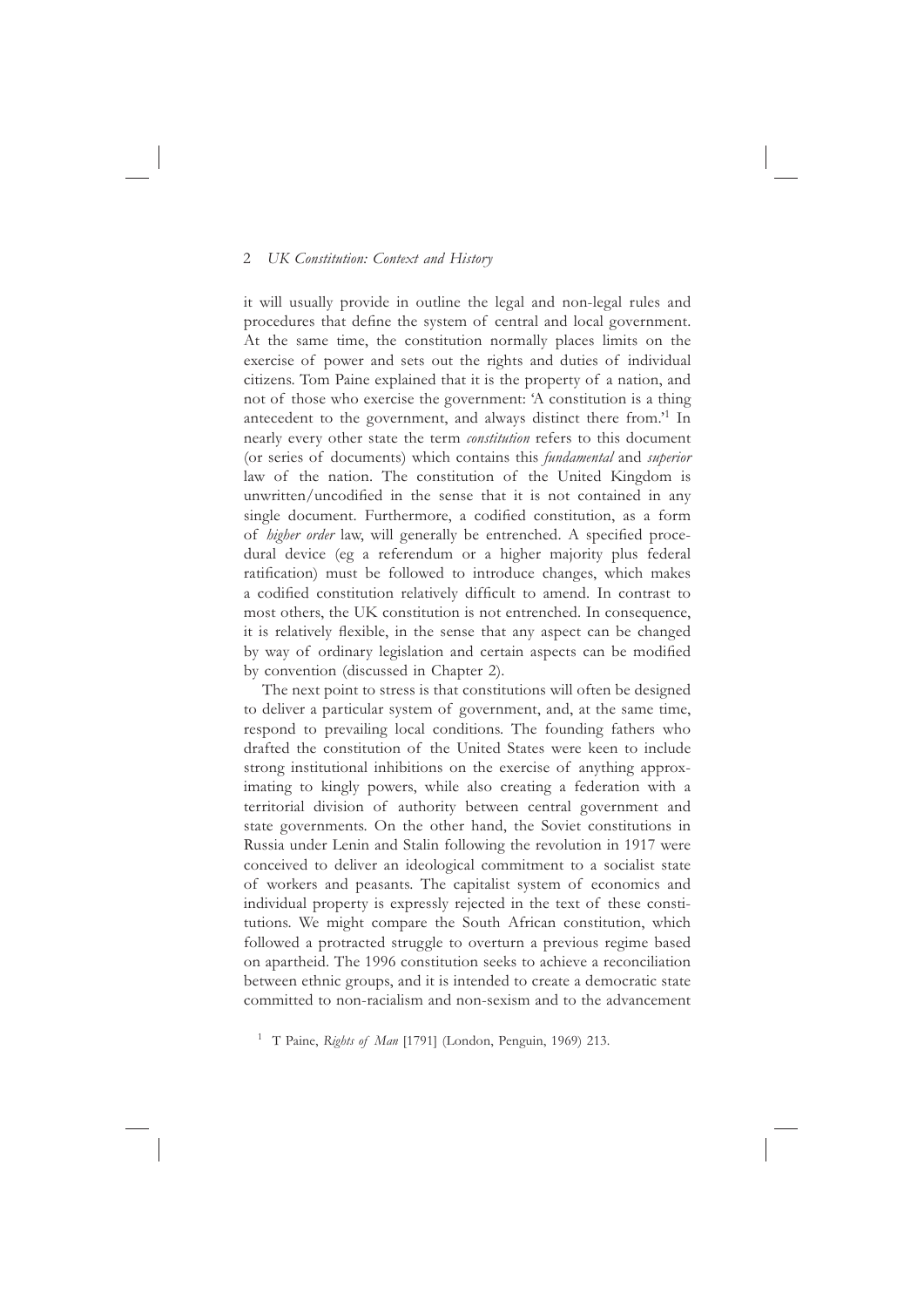of human rights and freedoms and the achievement of equality. The United Kingdom lacks a written constitution which has been custombuilt to achieve particular goals, but rather the nation has acquired in piecemeal fashion over the span of several centuries a constitution which supports a liberal democratic system of government.

### WHAT IS LIBERAL DEMOCRACY?

Next, we need to be clear about what is meant by *liberal democracy*<sup>2</sup> In setting out a model of democracy Professor Sunstein has recently opined that 'the central goal of a constitution is to create the preconditions for a well functioning democratic order, one in which citizens are genuinely able to govern themselves,'3 and he advocates a form of deliberative democracy which is marked out by political accountability and a high degree of reflectiveness and a general commitment to reason giving. More commonly, this term *liberal democracy* refers to the fact that power and legitimacy are reached through the indirect consent of the population as a whole. The consent to be governed is achieved after an electoral process delivers representatives to a Parliament. The majority in Parliament vote for laws which, to some extent at least, reflect the will of the majority. However, when looking at constitutional systems, it would be a mistake to believe that a system of majority rule, in itself, satisfies the credentials of liberal democracy. This is because, while it may be accepted that in some matters the will of the majority should prevail, in regard to others, a crucial feature of 'liberal democracy' is that there are limitations on majority rule. For example, the interests of minorities must always be protected to some degree. In practical terms, this means that political parties may offer policy choices to the electorate regarding say, higher or lower levels of taxation, the role of the public sector, and particular policies to pursue in education, health, social services, and law and order. However, the constitutional arrangements in a liberal democratic system must prevent

<sup>2</sup> For further discussion see J Morison, 'Models of Democracy: From Representation to Participation' in J Jowell and D Oliver (eds), *The Changing Constitution*, 5th edn (Oxford, Oxford University Press, 2005).

<sup>&</sup>lt;sup>3</sup> C Sunstein, *Designing Democracy: What Constitutions Do (Oxford, Oxford* University Press, 2001) 6.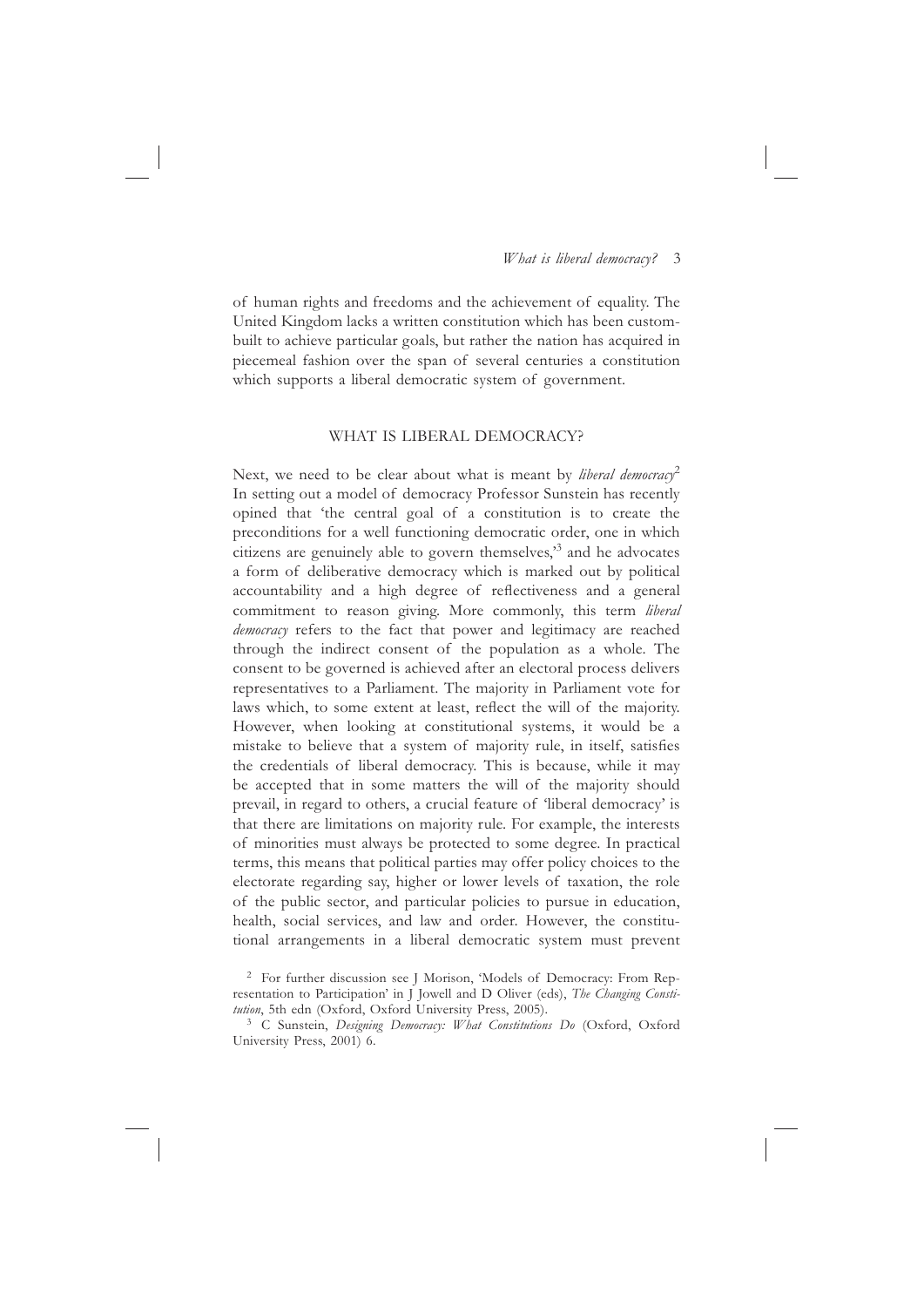the tyranny of the majority from prevailing by establishing strong constitutional guarantees. This is normally achieved in the field of civil liberties by means of a charter or bill of rights, which will set out the extent of rights which will be protected (eg freedom of speech and religion, freedom to demonstrate, freedom from arbitrary arrest, and so on). However, the United Kingdom with its uncodified constitution has relied on ordinary laws, and a tradition of restraint demonstrated by the executive organs of the state, until the Human Rights Act (HRA) 1998 incorporated the European Convention on Human Rights into domestic law.

## FREEDOM OF EXPRESSION AND THE BROADCASTING AND PRINT MEDIA

A key hallmark of liberal democratic systems is the recognition of basic freedoms and, in particular, freedom of expression. It is worth briefly pausing to see how the role of press and broadcasting media operates and is regulated under the UK constitution. First, as we just noted, this right to free expression, included under Article 10 of the European Convention on Human Rights, has become integrated as part of domestic law since the enactment of the HRA 1998 (which is discussed in Chapter 7). Although this freedom might be limited under specific laws (eg incitement to racial hatred, or defamation) freedom of expression must allow for a general right to project opinions through the publication of newspapers, pamphlets, and magazines and through access to television, radio, and cinema. The magnification of the political function of the media might be understood in terms of its 'capacity to discover and publish what authority wished to keep quiet, and to give expression to public feelings which were not, or could not be, articulated by the formal mechanisms of democracy.'4 It was this potential which turned the broadcasting media into major actors on the public scene. Politicians employ the mass media to further their ends, but they are also extremely wary of the capacity of the press and broadcasting media to bring the mighty down by rooting out incompetence and wrongdoing. The demise of Richard Nixon as President of the United

<sup>4</sup> E Hobsbawn, *The Age of Extremes* (London, Abacus, 1994) 581.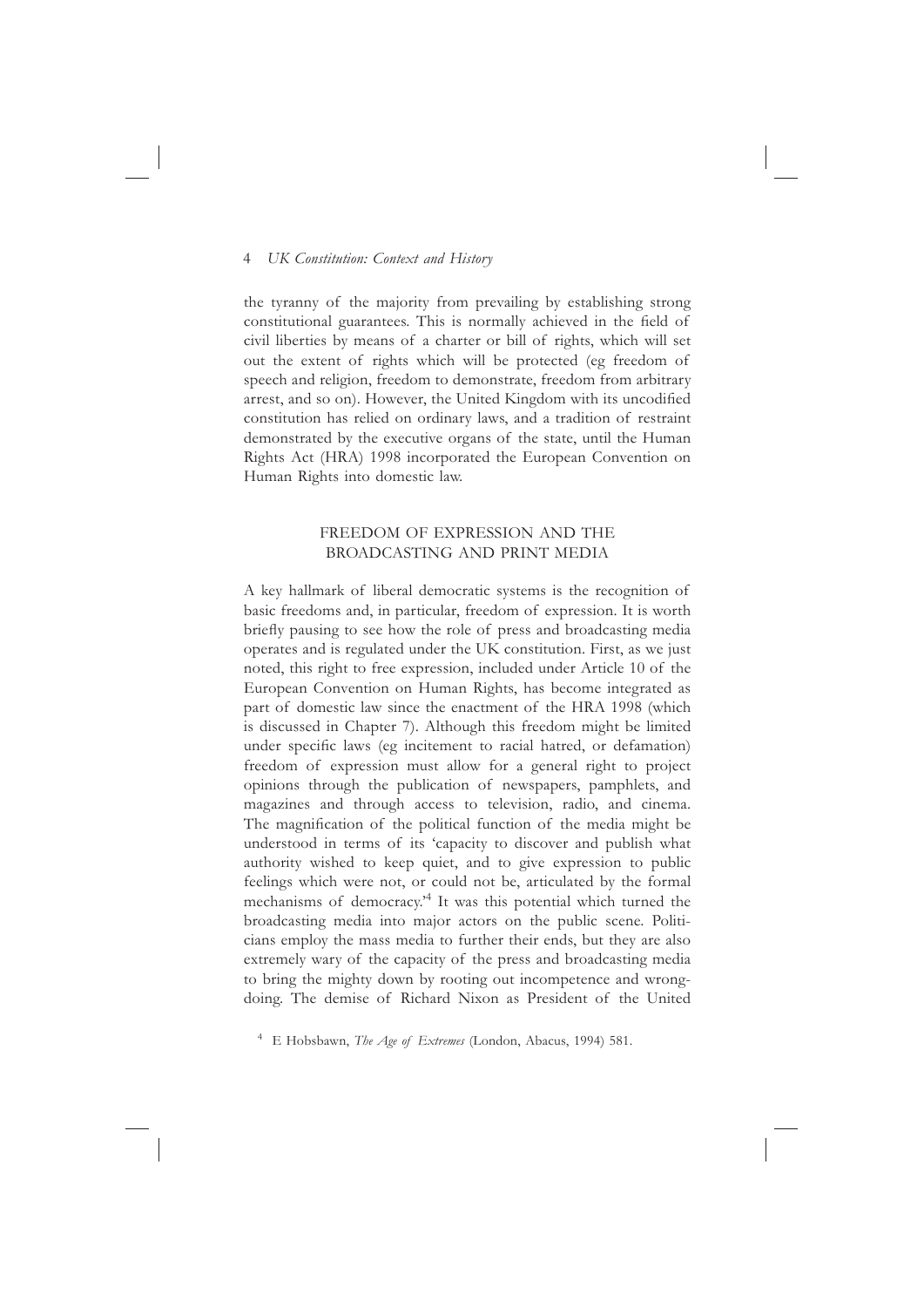States, following the exposure of the Watergate break-in, and its cover-up, is a classic example of investigatory reporting providing the basis for subsequent official action, eventually resulting in the President's resignation. Ministerial resignations in recent years have been attributable in part at least, to campaigns pursued in the press and broadcasting media.<sup>5</sup>

In an investigatory capacity the media go beyond providing readers, listeners and viewers with information and the range of ideas and opinions which enables them to participate in a political democracy by performing a vital role as public watchdog.<sup>6</sup> The scandal in 2009 which erupted over the excessive and in some cases fraudulent expenses claimed by MPs can be cited as a high-profile example at the core of the political system.7 The disclosure of these abuses was triggered by journalists from the *Sunday Times* (Heather Brooke and Jon Ungoed-Thomas) and *Sunday Telegraph* (Ben Leapman) making use of the Freedom of Information Act 2000. They had requested further information on MPs' expenses, including the disclosure of claim forms and supporting documents. These applications had been refused. They followed the procedure under section 50 to refer the matter to the Information Commissioner and then to the Information Tribunal. Both decided that a fuller breakdown of the expenses should be provided. On final appeal to the High Court it was confirmed that a correct balance had been reached between the privacy of MPs and the legitimate public interest in the disclosure of this information given the deep flaws in the additional costs allowance system for MPs which had been identified.<sup>8</sup> Not only did this reporting result in a revision of the system for claiming expenses but a number of MPs and peers were successfully prosecuted for fraudulent claims. In other words, in a positive way the media is capable of acting as an important counterweight to politicians/government in a system where, as we shall see, the executive organs of the state are

5 One such example was the resignation of the Secretary of State for Transport, Stephen Byers, in May 2002. 6 E Barendt *Freedom of Speech*, 2nd edn (Oxford, Oxford University Press,

<sup>8</sup> Corporate Officer of the House of Commons v Information Commissioner and others [2008] EWHC 1084 (Admin); [2008] WLR (D) 155.

<sup>2007) 418.&</sup>lt;br><sup>7</sup> P Leyland 'Freedom of Information and the 2009 Parliamentary Expenses scandal' [2009] *PL* 675.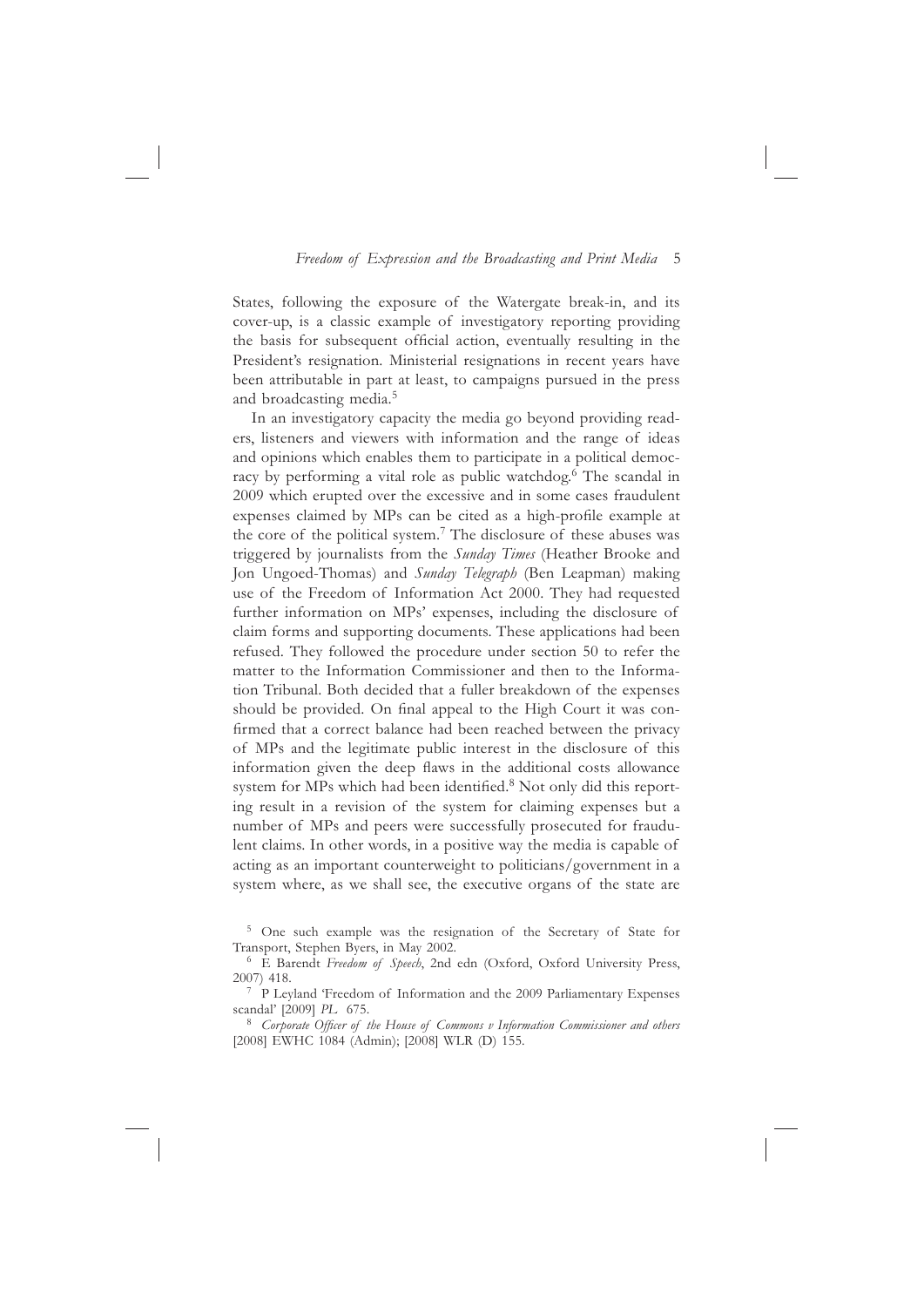strong. (For further discussion of this scandal in relation to Parliament, see Chapter 5.)

This capacity of the media to act as a check on the democratic process is clearly very important. The experience in Italy over the past decade draws attention to the potential problems if the independence of the broadcasting media is undermined: 'In a country resting on universal suffrage, . . . the corruption of information through the overwhelming control of the media, especially television, both private and state—is a pre-condition for the debasement of democracy.'9 The Italian state institutions operating under the constitution were not able adequately to withstand the conflicts of interest that arose with the election of a Prime Minister who was not only in a position as the owner of national TV channels to manipulate opinion in his favour, but also, as Prime Minister, capable of using his influence to make appointments to the state broadcasting channels to suit his interests.

Perhaps surprisingly, there is no specific constitutional protection in the UK, but could a comparable situation arise in the United Kingdom? First, as Members of Parliament, ministers already have a duty to act in the interests of the nation as a whole, as well as special duties to their constituents. Second, under the ministerial code of practice (referred to in Chapter 6) all ministers, including the Prime Minister, must ensure that no conflict arises, or appears to arise, between their public duties and their private interests. The list of declared personal interests must cover all kinds of financial interests, as well as relevant non-financial private interests, such as links with outside organisations (including broadcasting organisations).

However, there have never been any formal restrictions on private ownership of the print media, and the press is subject to a form of self-regulation carried out be the Press Complaints Commission. Many national newspapers continue to be strongly partisan. For example, the *Daily Telegraph* and *Daily Mail* have consistently supported the Conservative Party, while the *Daily Mirror* has endorsed Labour. On the other hand, *The Sun*, the *News of the World*, *The Times* and the *Sunday Times*, owned by Rupert Murdoch, switched allegiance from Conservative to Labour in 1997 and then back to the Con-

<sup>9</sup> M Jacques, 'The Most Dangerous Man in Europe', *The Guardian* 5 April 2006.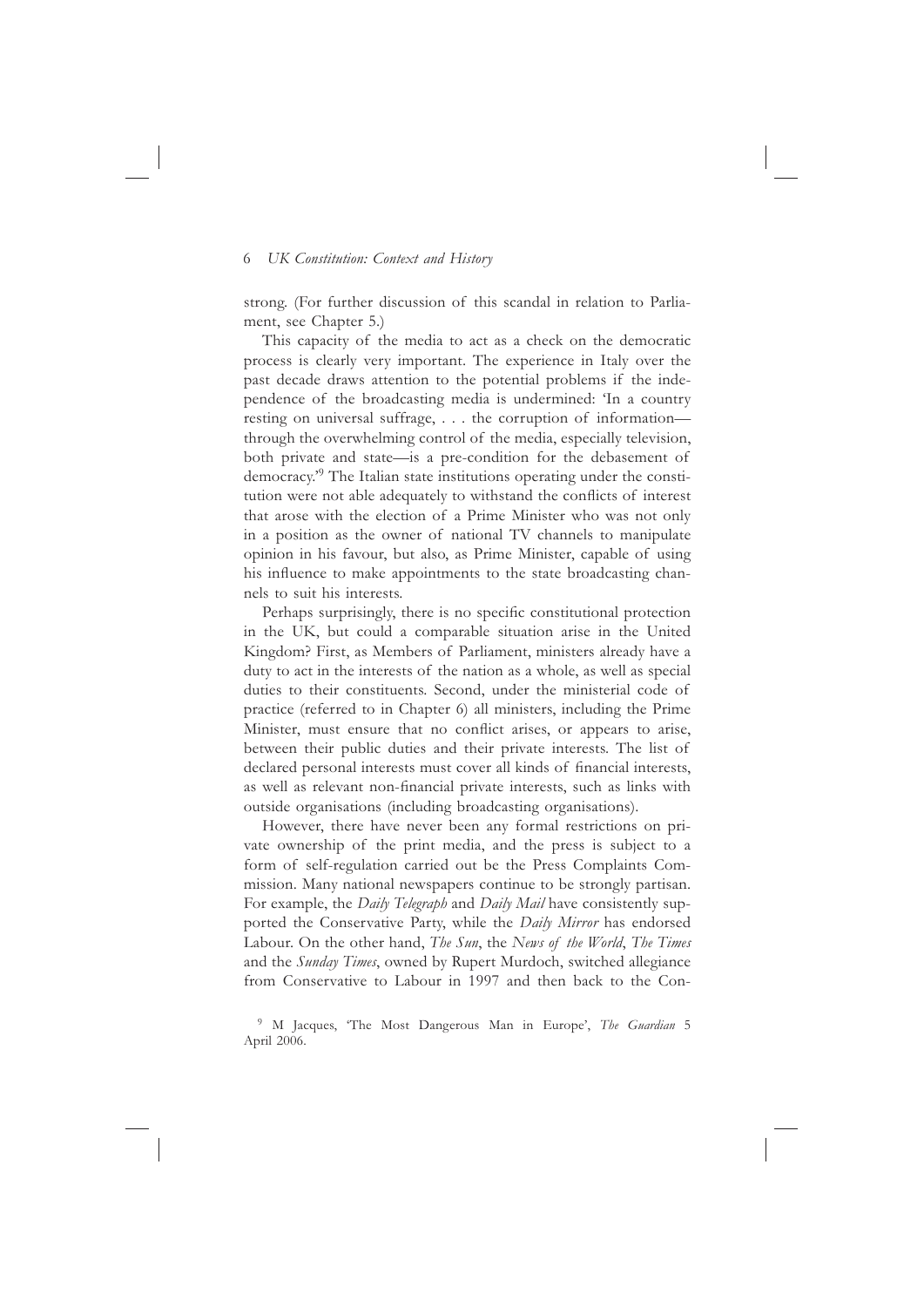servatives in 2010. As the discussion of the *News of the World* scandal below demonstrates newspapers reflect the views of their owners in their editorials, and they seek to influence the political opinions of their readers, especially at election times. However, by way of contrast, cinema, radio, and television have been subject to varying kinds of statutory regulation. Technical progress has made the media increasingly difficult to control. Such regulation has to address the conflicts of interest that inevitably arise in the quest to open up markets by allowing bidding for broadcast channels. The Communications Act 2003 lays down the conditions for the granting of licences and, in doing so, it sets limits on cross-media ownership (eg combining print media with broadcast media).10 Equally, the legislation seeks to protect a wider public interest by controlling the editorial line. It sets out special impartiality requirements relating to elections and referendums.<sup>11</sup> Further, it requires that the news generally on broadcast television and radio is reported with due accuracy.<sup>12</sup> Moreover, the Office of Communications (OFCOM) as regulator is under a statutory duty to ensure that its licensees do not project their own views on politically controversial matters. In a democratic system there needs to be a strong public interest dimension to state regulation in this field.

In addition, there are mechanisms in place to safeguard the relative independence of the BBC as state broadcaster. The BBC is required to be impartial. It must refrain from expressing its own opinion on current affairs or on matters of public policy.<sup>13</sup> The corporation operates under a renewable Royal Charter which requires the governors of the BBC to act as regulators and makes them ultimately responsible for its management (the director general appointed by the governors is responsible for the day-to-day running of the organisation). To minimise political manipulation, the appointment process for BBC governors is conducted under certain guidelines (the Nolan principles)<sup>14</sup> by the Office of the Commissioner for Public Appointments (OCPA). After the interviewing process, recommendations are

<sup>14</sup> These are: selflessness, integrity, objectivity, accountability, openness, honesty, leadership.

<sup>&</sup>lt;sup>10</sup> Communications Act 2003, c 5.<br>
<sup>11</sup> Ibid. <br>
<sup>12</sup> Communications Act 2003, ss 319 and 320.<br>
<sup>13</sup> G Robertson and A Nicol, *Media Law* (London, Penguin, 2002) 826.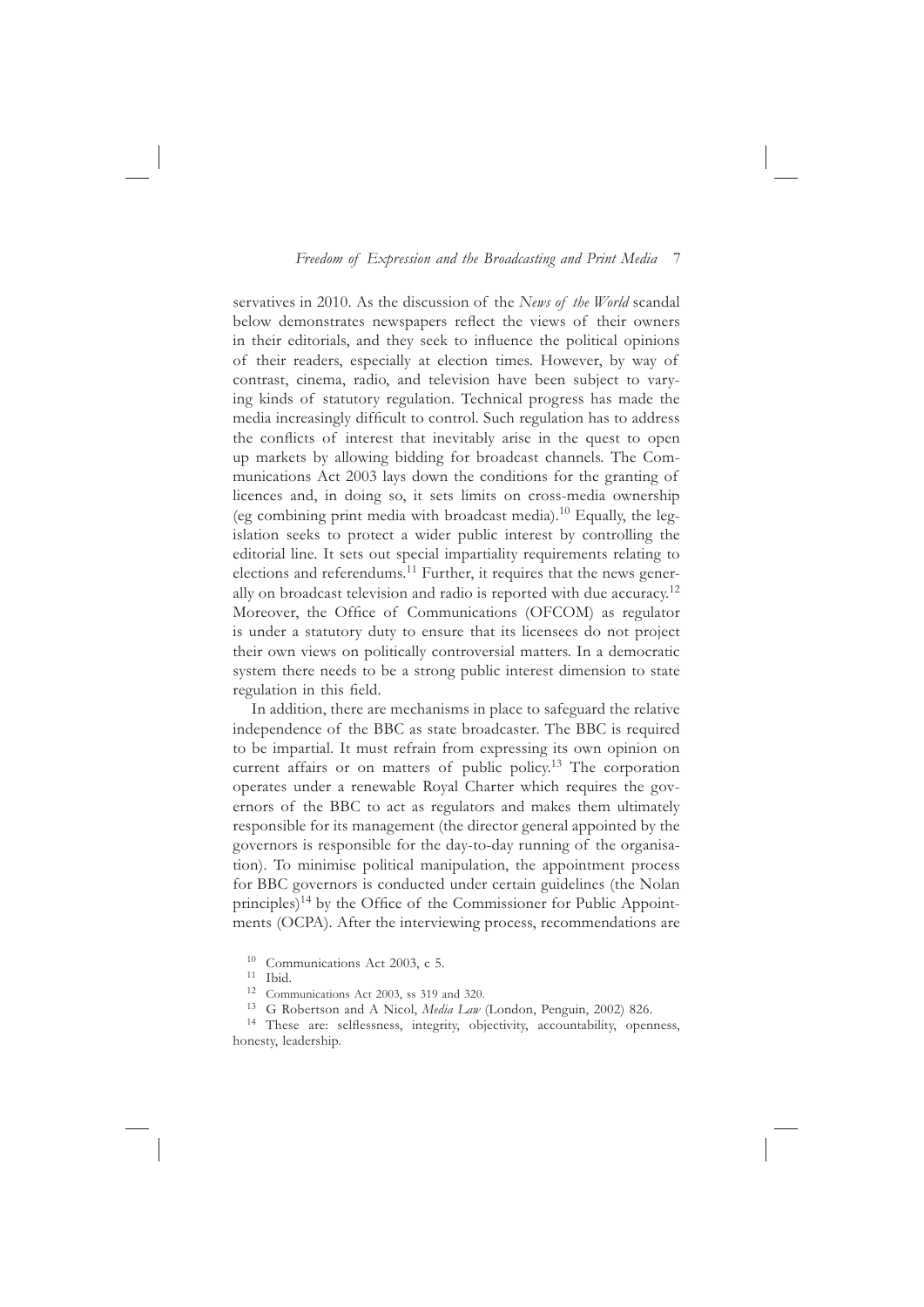put forward to the Secretary of State for Media and Culture, and then to the Prime Minister.<sup>15</sup>

In sum, in the domain of broadcasting the BBC and other broadcasters can act as a conduit for criticism of politicians as long as this criticism is not part of an agenda set by the broadcaster. Despite the absence of a constitution, citizens are generally able to express themselves, and the freedom of the press and broadcasters to disseminate information in the United Kingdom is constrained by an intricate combination of formal regulation and informal safeguards.

## MEDIA INFLUENCE IN PUBLIC LIFE AND THE *NEWS OF THE WORLD* HACKING SCANDAL

Important issues pertaining to the degree of constitutional accountability in relation to the media were vividly highlighted in 2011 in the so-called 'Hackgate' scandal. The hacking into mobile phones came to the forefront of public attention again after the May 2010 general election when Prime Minister Cameron appointed Andy Coulson, former editor of the *News of the World*, as his Director of Communications at Number 10 Downing Street. In 2007 Clive Goodman, former royal editor of the *News of the World*, and Glenn Mulcaire, a private investigator working for the paper, were convicted and imprisoned for hacking into the voicemails of Buckingham Palace aides. Coulson was editor of the newspaper when this criminal activity was revealed. This appointment by the Prime Minister was controversial partly because of the connection with News International through the *News of the World*, but mainly because there were allegations that illegal practices, such as phone hacking, had been widespread at the paper, raising the possibility of editorial collusion in law breaking. As further accusations began to emerge, Coulson's position became untenable and he resigned in January 2011. The resignation severed the direct link with News International. Although there were no allegations of serious wrongdoing by

<sup>&</sup>lt;sup>15</sup> The Hutton Inquiry (2004) into the death of government scientist David Kelly in 2003 exposed the tension which often exists between the BBC and the government over the reporting of news and current affairs. See A Doig and M Phythian, 'The Hutton Inquiry: Origin and Issues' (2005) 58 *Parliamentary Affairs* 104.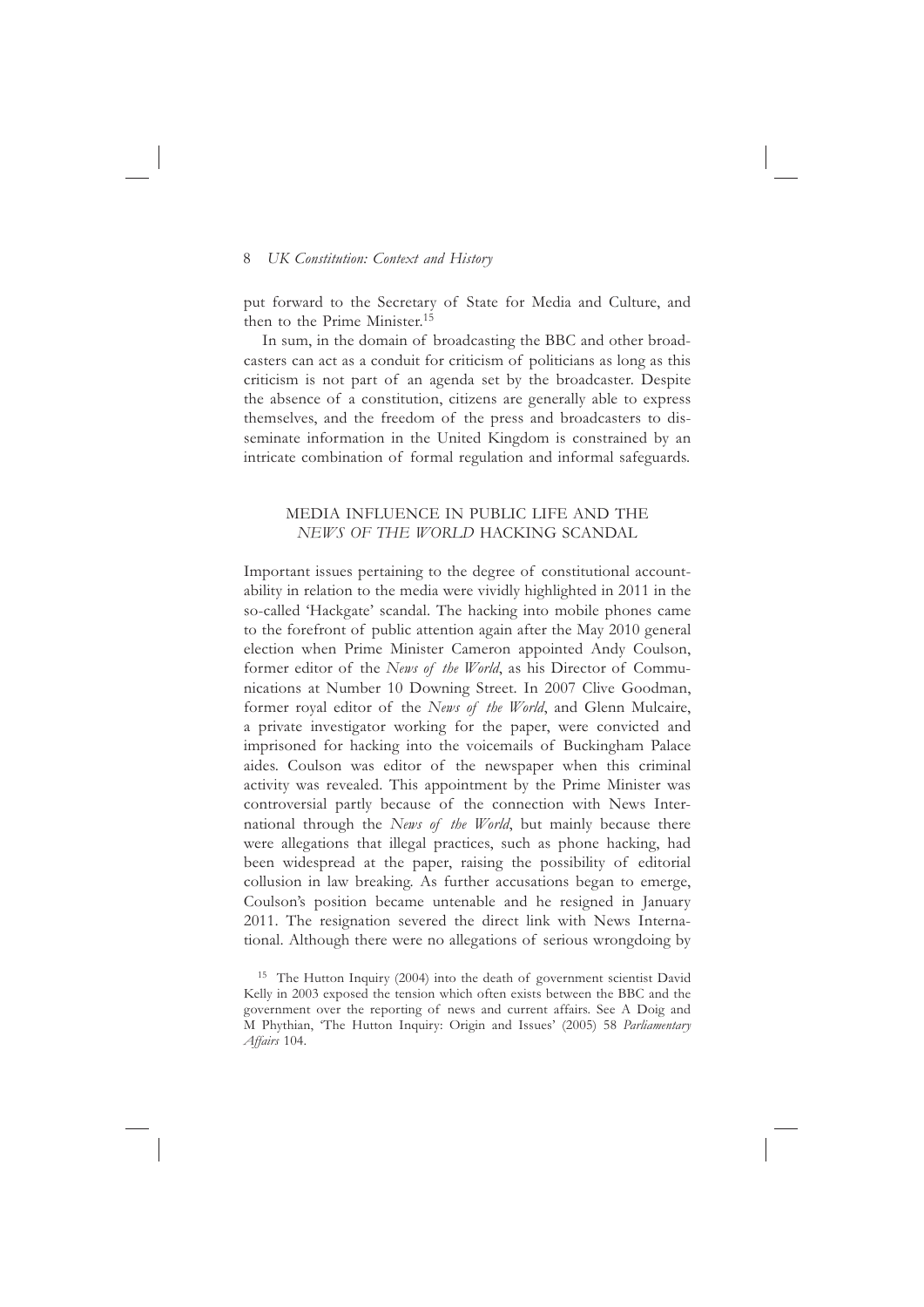the Prime Minister or any other ministers, this did not prevent Mr Cameron's judgment from being called into question for going ahead with the appointment with only limited vetting, despite the warnings that had been received by his personal office.

Following in the footsteps of Lord Northcliffe (1865–1922) and Lord Beaverbrook (1879–1964), the press barons of previous generations, Mr Rupert Murdoch as owner of News International and a leading shareholder in BskyB has exercised a significant influence over domestic politics in the United Kingdom for many years. At a time when News International was seeking to extend its ownership by completing the takeover of BskyB, concern began to focus on the position of the Murdoch press as further revelations emerged. It was well known that leading political figures from both main parties, including Prime Ministers Thatcher, Blair, Brown and Cameron, have been keen to obtain the endorsement of the Murdoch press. The question that has been asked as a result of the scandal over phone hacking concerns the wider implications of the nexus between News International and successive governments. The price of gaining approval from these papers might be measured in terms of both regular access to political decision-makers at the highest level and influence over the decision-making process. The association may not only have affected policy formation generally, but might be regarded as particularly undesirable in situations where government policy requires a balancing of the wider public interest against the commercial interests of this company with its extensive media holdings. The bid by Mr Murdoch's News Corporation for BskyB for increased market dominance highlighted this problem. The Culture Secretary and Ofcom, the media regulator, were faced with having to decide whether the bid should be allowed to proceed at all (as a fit and proper [corporate] person to continue to hold a broadcasting licence), $16$  or what, if any, conditions should be imposed before the deal was allowed to go ahead. Further questions relating to the public interest have arisen in the past, for example, over the acquisition by Sky of screening rights over major sporting events including Premiership football, Test cricket and Ryder Cup golf.

In addition, the revelations associated with the hacking scandal drew attention to the cultivation of relationships involving, on the

<sup>16</sup> See Broadcasting Acts 1990 and 1996 s 3(3).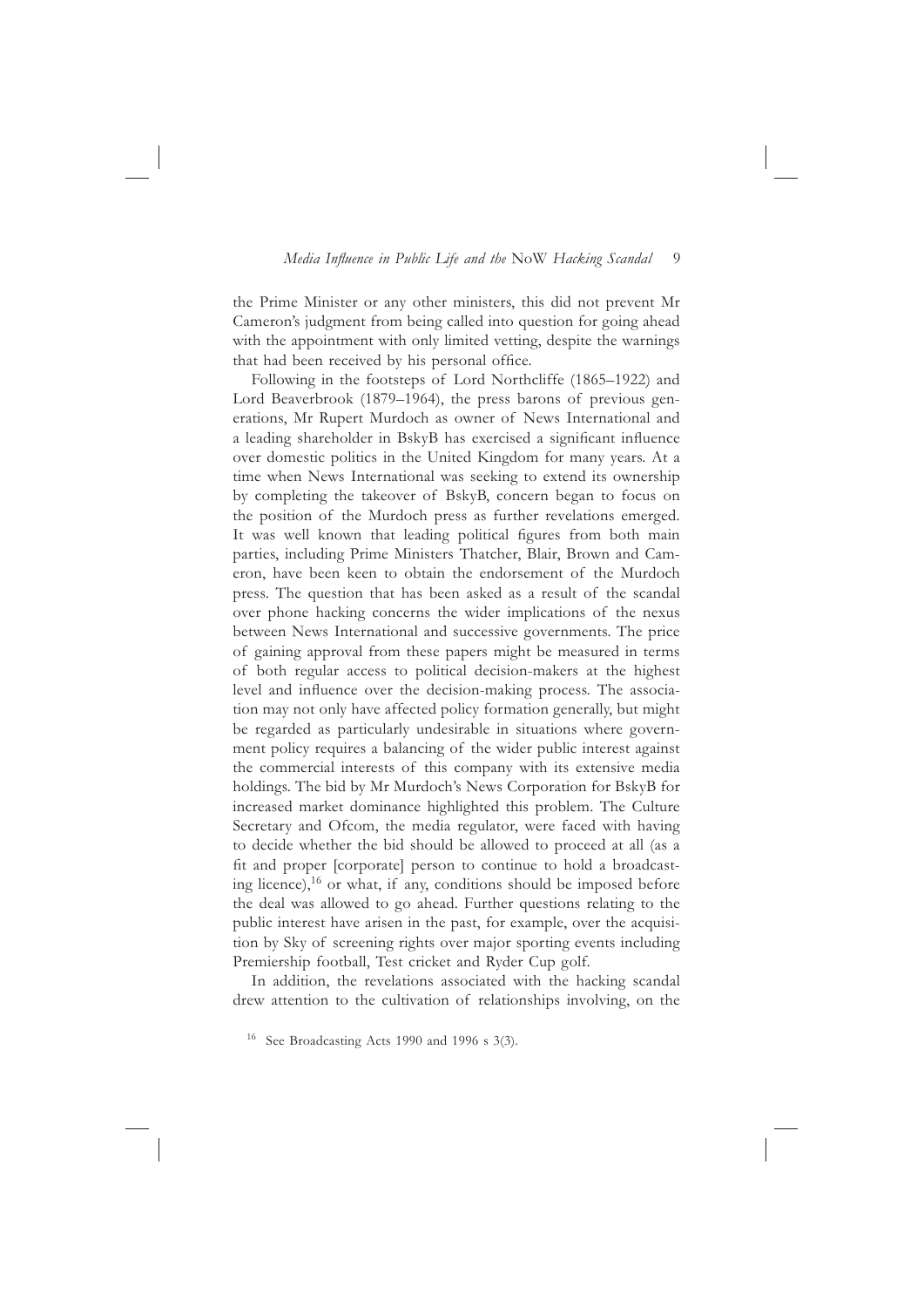one hand, News International journalists and executives and, on the other, senior politicians and the police, including officers at the highest level of the Metropolitan Police. However, the concern was not simply that such influence has penetrated deeply into public life, but that it has led to at least some degree of complicity in unlawful conduct and morally reprehensible practices by News International (and probably other newspapers). The targets of gross invasions of privacy by the press have been the victims of serious crime as well as celebrities. The government's response to the outrage directed towards News International was to set up a public inquiry in July 2011 with a wide remit. It is chaired by a senior judge and will have the power to compel witnesses to appear before it. Lord Justice Leverson will both report on the alleged widespread invasions of privacy by journalists hacking into mobile telephones and investigate the conduct of the Metropolitan Police, in particular relating to their failure to pursue investigations concerning papers owned by News International despite possessing clear evidence and to payments made by newspapers to Metropolitan Police officers for information relating to criminal investigations that were in progress.

At the same time this scandal has been investigated as a matter of parliamentary oversight by two departmental select committees. The Culture, Media and Sport Committee summoned the key players in News International, including Rupert and James Murdoch, while the Home Affairs Committee heard evidence from senior figures in the Metropolitan Police. The televised select committee hearings will result in reports and recommendations. The cumulative effect of the public inquiry and these parliamentary investigations will certainly be to throw light on the pervasive influence of News International, the murky practices of journalists working for News International and other papers, and the extent of criminal wrongdoing. In consequence, some journalists, newspaper executives and policemen may be prosecuted and face terms of imprisonment. However, it will be far less easy to formulate general recommendations to prevent the repetition of such conduct in the future. There may be a protocol requiring government ministers and police officers to disclose their dealings with the media and also proposals for a more robust regime of media regulation to restrict the concentration of interests which allowed Murdoch to reach a dominant position. Another possible recommendation might be a Press Complaints Commission with